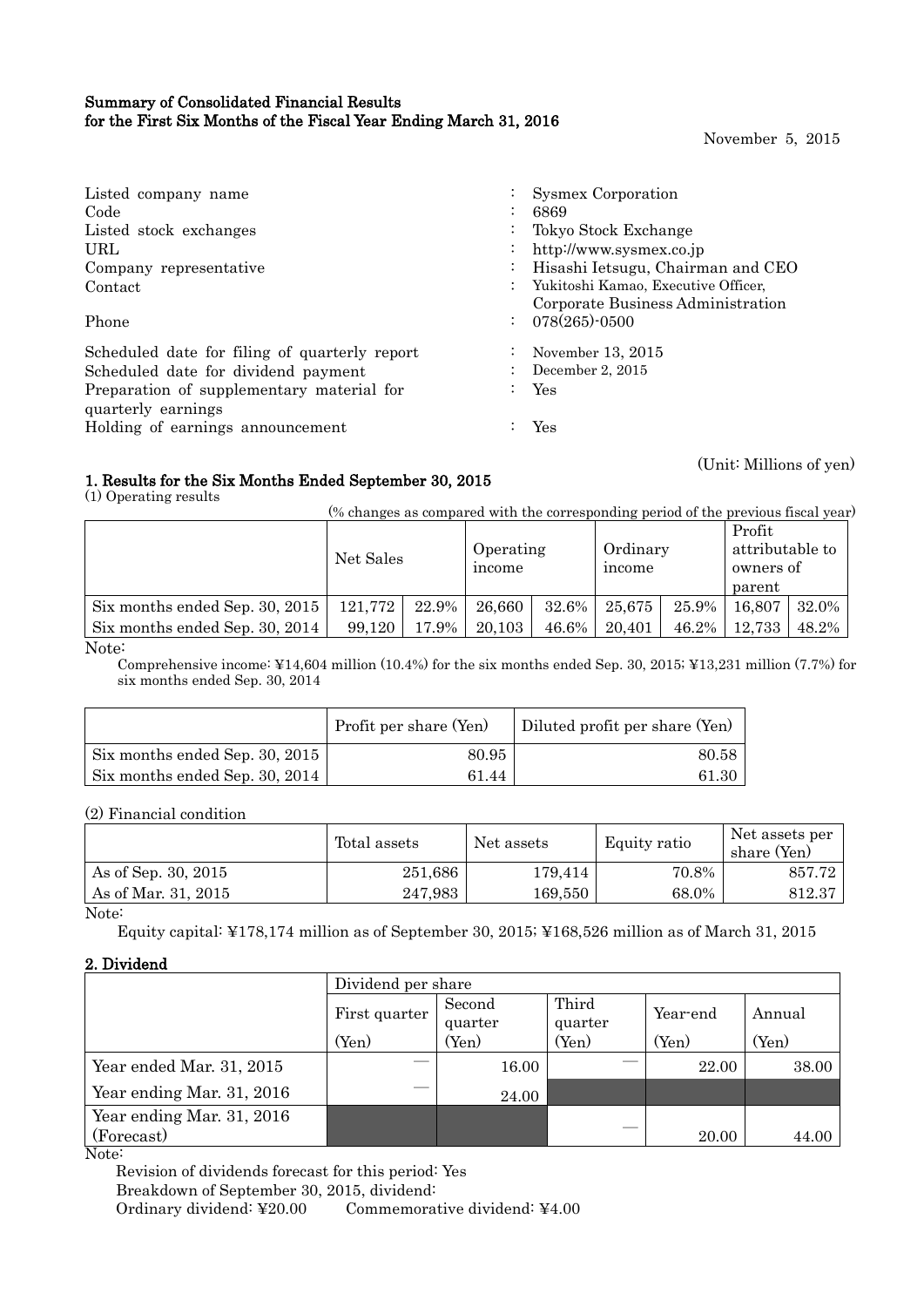# 3. Business Forecast for the Year Ending March 31, 2016

|                              | Net sales |       | Operating<br>income |       | Ordinary<br>income |       | Profit<br>owners of<br>parent | attributable to | Profit per<br>share<br>(Yen) |
|------------------------------|-----------|-------|---------------------|-------|--------------------|-------|-------------------------------|-----------------|------------------------------|
| Year ending<br>Mar. 31, 2016 | 252,000   | 13.8% | 52,000              | 17.1% | 51,400             | 11.8% | 33,000                        | 23.9%           | 158.90                       |

(% changes as compared with the corresponding period of the previous fiscal year)

Note:

Revision of business forecast for this period: Yes

# 4. Other Information

- (1) Changes in significant consolidated subsidiaries (which resulted in changes in scope of consolidation): No
- (2) Application of special accounting policy for quarterly financial reporting: No
- (3) Changes in accounting policies, accounting estimates and restatement of corrections
	- 1) Changes in accounting policies resulting from the revision of the accounting standards and other regulations: Yes
	- 2) Other changes in accounting policies: No
	- 3) Changes in accounting estimates: No
	- 4) Restatement of corrections: No

Note:

For details, please refer to "3) Changes in accounting policies, accounting estimates or restatement of corrections" within "2. Items related to summary information (other information)" on page 5 of the attached materials.

- (4) Number of shares outstanding (Ordinary shares)
	- 1) Number of shares outstanding at the end of each fiscal period (including treasury stock): 208,173,832 shares as of Sep. 30, 2015; 207,894,432 shares as of Mar. 31, 2015
	- 2) Number of treasury stock at the end of each fiscal period: 443,848 shares as of Sep. 30, 2015; 443,380 shares as of Mar. 31, 2015
	- 3) Average number of outstanding stock for each period (cumulative): 207,634,045 shares as of Sep. 30, 2015; 207,249,004 shares as of Sep. 30, 2014
- \* Disclosure in relation to the status of the quarterly review process This report of quarterly financial results is not subject to the quarterly review procedures of the Financial Instruments and Exchange Act. As of the time of disclosure of this report of quarterly financial results, the process of reviewing the quarterly financial statements in accordance with the Financial Instruments and Exchange Act had not been completed.

\* Explanation regarding the appropriate use of forecasts of business results and other information

- 1. The forecasts and future projections contained herein have been prepared on the basis of rational decisions given the information available as of the date of announcement of this document. These forecasts do not represent a commitment by the Company, and actual performance may differ substantially from forecasts for a variety of reasons. Please refer to "3) Consolidated financial forecast" within "1. Financial Performance" on page 4 of the attachment to this document for cautionary statements concerning the conditions and performance forecasts that serve as the basis for these forecasts.
- 2. Supplementary financial materials (in Japanese and English) will be posted on the Sysmex website on Thursday, November 5, 2015.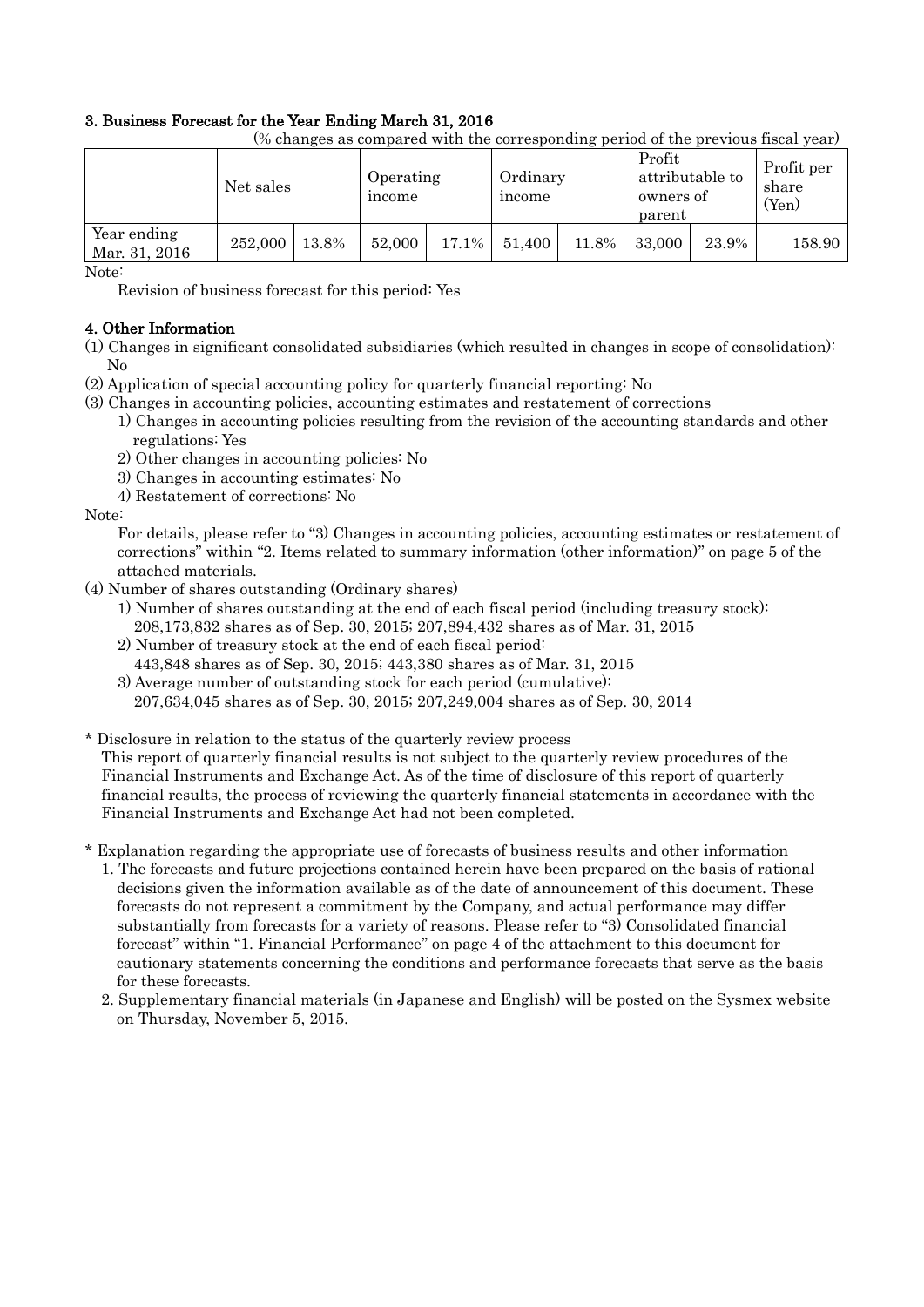# Content of Supplementary Materials

| 1. Financial Performance                                                               | $\overline{2}$ |
|----------------------------------------------------------------------------------------|----------------|
| 1) Performance analysis                                                                | $\overline{2}$ |
| 2) Financial conditions analysis                                                       | 3              |
| 3) Consolidated financial forecast                                                     | 4              |
| 2. Items Related to Summary Information (Other Information)                            | 5              |
| 1) Changes in significant consolidated subsidiaries during the period under review     | 5              |
| 2) Application of special accounting treatment for quarterly financial reporting       | 5              |
| 3) Changes in accounting policies, accounting estimates or restatement of corrections  | 5              |
| 3. Consolidated Financial Statements                                                   | 6              |
| 1) Consolidated balance sheet                                                          | 6              |
| 2) Consolidated statement of income and consolidated statement of comprehensive income | 8              |
| Consolidated statement of income                                                       |                |
| (Six months ended Sep. 30, 2015)                                                       | 8              |
| Consolidated statements of comprehensive income                                        |                |
| (Six months ended Sep. 30, 2015)                                                       | 9              |
| 3) Consolidated statement of cash flows                                                | 10             |
| 4) Notes to the consolidated financial statements                                      | 11             |
| (Notes related to the going concern assumption)                                        | 11             |
| (Notes in the event of significant changes in shareholders' equity)                    | 11             |
| (Changes in items related to accounting period of subsidiaries)                        | 11             |
| (Additional information)                                                               | 11             |
| (Segment information)                                                                  | 12             |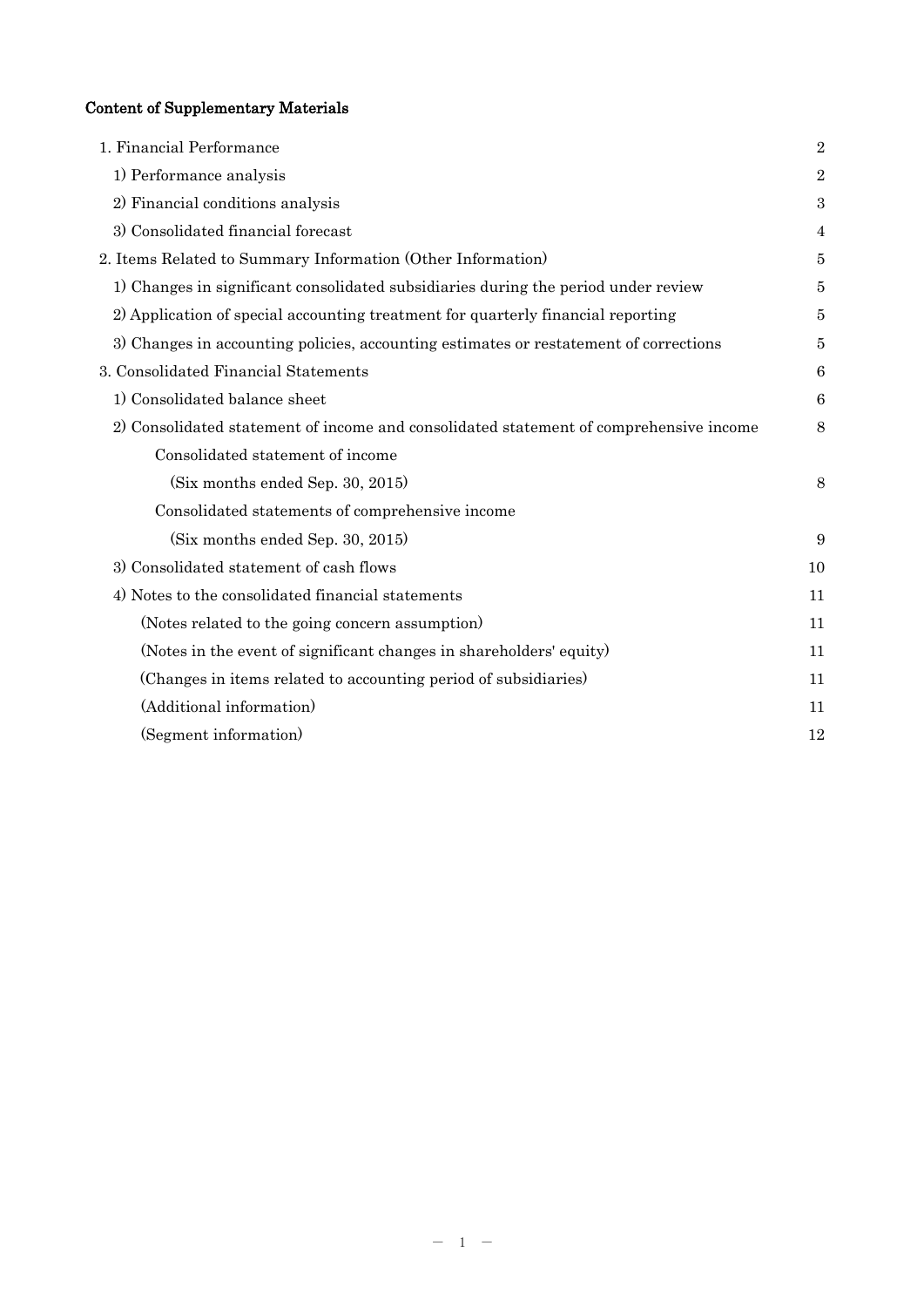#### 1. Financial Performance

#### 1) Performance analysis

During the first six months of the fiscal year ending March 31, 2016, the Japanese economy remained on a recovery path and began to show signs of a rebound in personal consumption and capital investment. In the United States, employment conditions continued to improve, and the corporate sector was in a modest expansionary phase. The European economy also sustained a recovery. In China, however, the economy decelerated, despite the introduction of monetary easing measures. The Asia Pacific region was also characterized by economic deceleration, centered on the ASEAN countries. Overall, however, overseas economies experienced a modest recovery.

On the healthcare front, the Japanese government is including the medical and healthcare industry in its growth strategies, which is expected to continue invigorating healthcare-related industries going forward. In advanced countries in Europe and the United States, efforts are underway to curtail medical expenses and reform health insurance systems. In the United States, efforts to reduce the number of people without medical insurance are continuing. In China, medical system reform that is underway, including to the medical insurance system, aims to build infrastructures that provide uniform medical services in cities and farming villages throughout the country. Therefore, although some causes for uncertainty remain, the foundations of healthcarerelated demand remain solid.

Under these circumstances, the Sysmex Group, which has manufactured reagents overseas for some time, completed the expansion of its reagent production factory in Germany. This move boosted capacity to approximately 1.5 times the previous level in response to expected demand increases in the EMEA region. We have also decided to expand our reagent factory in the United States to ensure stable reagent supply in the face of expected demand increases in the Americas.

Also, Sysmex's joint venture with Kawasaki Heavy Industries, Ltd. (Kobe), Medicaroid Corporation (Kobe) commenced the full-fledged development of medical robots. To support its product development activities, Medicaroid will leverage the Sysmex Group's testing and diagnostic technologies, as well as a broad-ranging network in the medical field, as it contributes to the development of the medical industry.

|                                                    | THEY DATES BY DESCRITATION |                                |                               |                                |                               |                             |  |
|----------------------------------------------------|----------------------------|--------------------------------|-------------------------------|--------------------------------|-------------------------------|-----------------------------|--|
| (First six months of fiscal)<br>years to March 31) |                            | Six months ended               |                               | Six months ended               |                               |                             |  |
|                                                    |                            |                                | Sep. 30, 2014                 | Sep. 30, 2015                  |                               | YoY.                        |  |
|                                                    |                            | Amount<br>(Millions of<br>Yen) | Percentage<br>of Total $(\%)$ | Amount<br>(Millions of<br>Yen) | Percentage<br>of Total $(\%)$ | (Previous<br>$period = 100$ |  |
|                                                    | Japan                      | 19,067                         | 19.2                          | 19,265<br>15.8                 |                               | 101.0                       |  |
|                                                    | Americas                   | 21,932                         | 22.1                          | 28,679                         | 23.6                          | 130.8                       |  |
|                                                    | EMEA                       | 30,005                         | 30.3                          | 34,606                         | 28.4                          | 115.3                       |  |
|                                                    | China                      | 20,660                         | 20.9                          | 30,667                         | 25.2                          | 148.4                       |  |
|                                                    | Asia Pacific               | 7,454                          | 7.5                           | 8,554                          | 7.0                           | 114.8                       |  |
| Overseas subtotal                                  |                            | 80,052                         | 80.8                          | 102,507                        | 84.2                          | 128.1                       |  |
| Total                                              |                            | 99,120                         | 100.0                         | 121,772                        | 100.0                         | 122.9                       |  |

Net Sales by Destination

In Japan, sales of reagents and services were up strongly year on year, thanks to an increase in the installed instrument base. Consequently, sales in Japan grew 1.0% year on year, to ¥19,265 million.

In overseas markets, we made progress in the strengthening of sales and support structures and the provision of solutions, leading to higher sales of instruments in the field of hematology and hemostasis. Sales of reagents also rose, benefiting from an increase in the installed instrument base. These factors caused the Sysmex Group's overseas sales to surge 28.1% year on year, to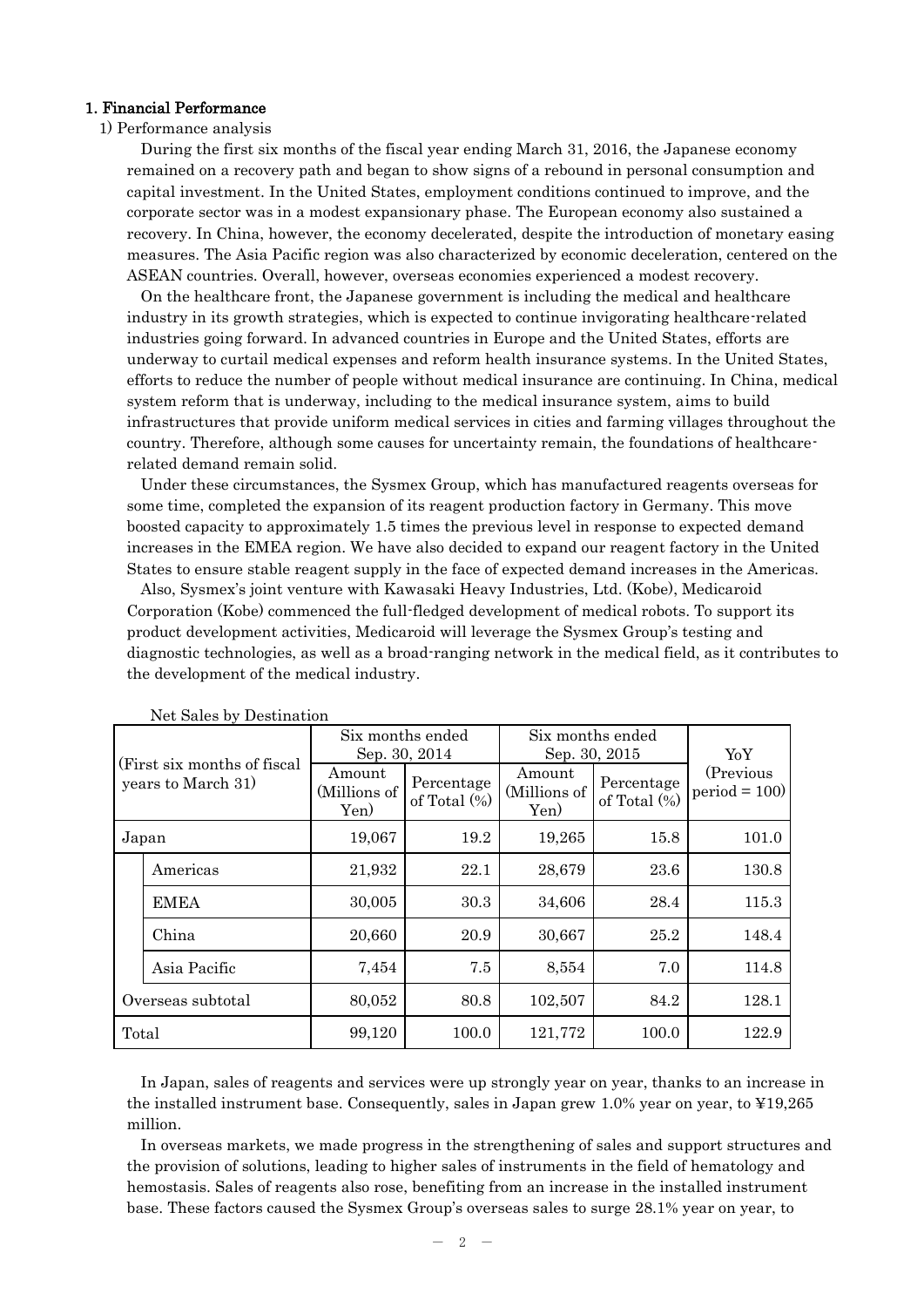¥102,507 million. The overseas sales ratio accordingly rose 3.4 percentage points, to 84.2%.

As a result, during the first six months of the fiscal year the Group recorded consolidated net sales of ¥121,772 million, up 22.9% year on year. Operating income rose 32.6%, to ¥26,660 million; ordinary income grew 25.9%, to ¥25,675 million; and profit attributable to owners of the parent increased 32.0%, to ¥16,807 million.

#### Performance by segment

(1) Japan

An increase in the installed instrument base pushed up sales of reagents in the hematology, hemostasis and immunochemistry fields as well, as exports grew. Sales in this segment consequently expanded 4.5% year on year, to ¥21,182 million.

On the profit front, such factors as the growth of export sales to Group companies and higher trademark royalty income led to a 56.1% rise in segment profit (operating income), to ¥19,814 million.

(2) Americas

In North America, sales of instruments grew, centering on the hematology field in the United States, and sales of reagents and after-sales services were up, benefiting from an increase in the installed instrument base, pushing up sales. The acquisition of government projects in Mexico boosted sales in the hematology and hemostasis fields in Central and South America. As a result, sales in the Americas grew 27.5% year on year, to ¥26,590 million.

Segment profit (operating income) fell 6.0%, to ¥1,295 million, as the increase in operating expenses outpaced the effect of higher sales.

(3) EMEA

Sales rose in Germany, Italy and France, which led to higher segment sales, centered on the hematology and hemostasis fields. The acquisition of a project for a prominent commercial lab led to higher sales in Russia, reagent sales increased in Poland, and sales were up in the Middle East and Africa. As a result, segment sales grew 16.8%, to ¥34,831 million.

Segment profit (operating income), however, fell 44.8%, to ¥1,293 million, due to higher payments of Group trademark royalties and rising operating expenses accompanying business expansion.

(4) China

Instrument sales increased, centered on the hematology and hemostasis fields, and reagent sales rose in line with expansion in the installed instrument base. Segment sales accordingly grew 48.3%, to ¥30,633 million.

Segment profit (operating income) increased 4.5%, to ¥3,239 million, as the rise in sales compensated for a revision in intragroup transaction prices and increased operating expenses accompanying efforts to reinforce the sales structure.

(5) Asia Pacific

Sales in the hematology field increased, due in part to an increase in instrument sales in Indonesia, Vietnam and South Korea, leading to a 13.7% rise in segment sales, to ¥8,534 million. Segment profit (operating income) fell 6.0%, to ¥665 million, as an increase in operating expenses to cover the building of sales and after-sales service structures outpaced the impact of higher sales.

#### 2) Financial conditions analysis

(1) Assets, liabilities and net assets

As of September 30, 2015, total assets amounted to ¥251,686 million, up ¥3,703 million from March 31, 2015. The primary reasons for the rise were increases of ¥1,956 million in cash and deposits, ¥1,431 million in work in process, and ¥2,635 million in buildings and structures, while trade notes and accounts receivable decreased ¥2,806 million.

Meanwhile, total liabilities as of September 30, 2015, were ¥72,272 million, down ¥6,160 million from their level on March 31, 2015. Principal factors included decreases of ¥2,754 million in income taxes payable, ¥767 million in provision for bonuses and ¥1,158 million in payables within other current liabilities.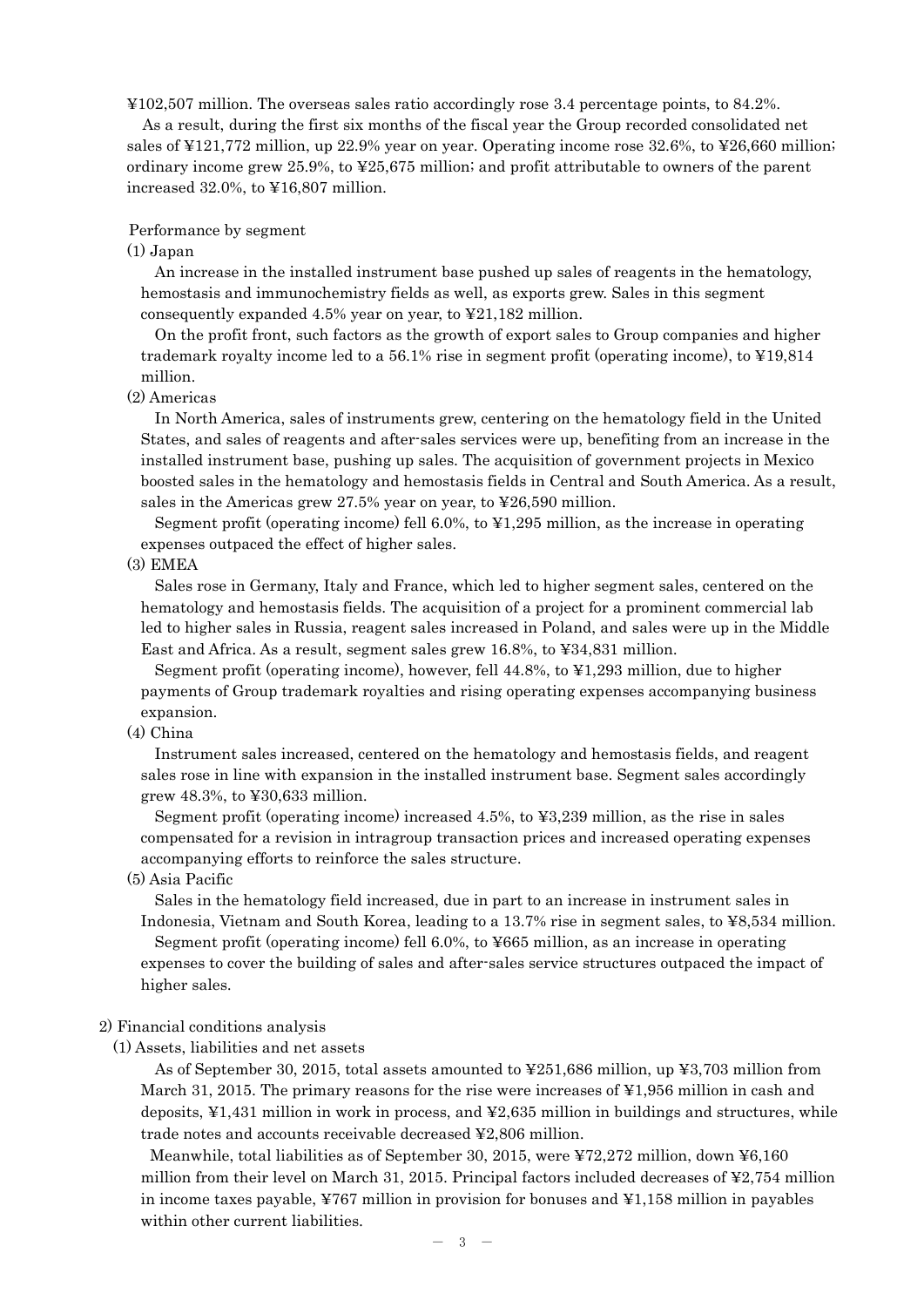Total net assets came to ¥179,414 million, up ¥9,863 million from March 31, 2015. The principal reason for this increase was a rise of ¥11,418 million in retained earnings, although the foreign currency translation adjustment fell ¥1,584 million. The equity ratio as of September 30, 2015, was 70.8%, up 2.8 percentage points from the 68.0% recorded as of March 31, 2015.

#### (2) Cash flows

As of September 30, 2015, cash and cash equivalents amounted to ¥52,156 million, up ¥1,936 million from March 31, 2015.

Cash flows from various activities during the first six months of the fiscal year are described in more detail below.

(Operating cash flow)

 Net cash provided by operating activities was ¥17,372 million, ¥81 million less than in the first six months of the preceding fiscal year. As principal factors, although income before income taxes and minority interest provided ¥26,683 million (¥6,298 million more than in the same period of the preceding fiscal year) and the decrease in trade notes and accounts receivable provided  $\text{\textsterling}1,874$  million (down  $\text{\textsterling}1,135$  million), the increase in inventories used  $\text{\textsterling}4,020$  million (up  $\text{\textsterling}229$  million), and income taxes paid used  $\text{\textsterling}12,122$  million (up  $\text{\textsterling}3,281$  million).

## (Investing cash flow)

Net cash used in investing activities was ¥10,249 million, down ¥583 million from the first six months of the previous fiscal year. Principal uses of cash included ¥6,980 million for purchases of property, plant and equipment (up ¥350 million), ¥2,458 million for the purchase of intangible assets (up ¥834 million), and ¥627 million for the purchase of investment securities (down  $\text{\textsterling}1,621$  million).

#### (Financing cash flow)

Net cash used in financing activities was  $\frac{1}{4}4,239$  million (up  $\frac{1}{4}9$  million). This was mainly due to cash dividends paid of ¥4,563 million (up ¥1,146 million) and a net decrease in short-term loans payable of ¥1,000 million in the first six months of the preceding fiscal year, which was absent in the first six months under review.

#### 3) Consolidated financial forecast

For the Company's consolidated financial forecast for the full fiscal year, please refer to the Announcement Regarding Differences between Actual and Forecast Figures for the Six Months Ended September 30, 2015, and Revision of Full-Year Financial Results Forecasts, announced today (November 5, 2015).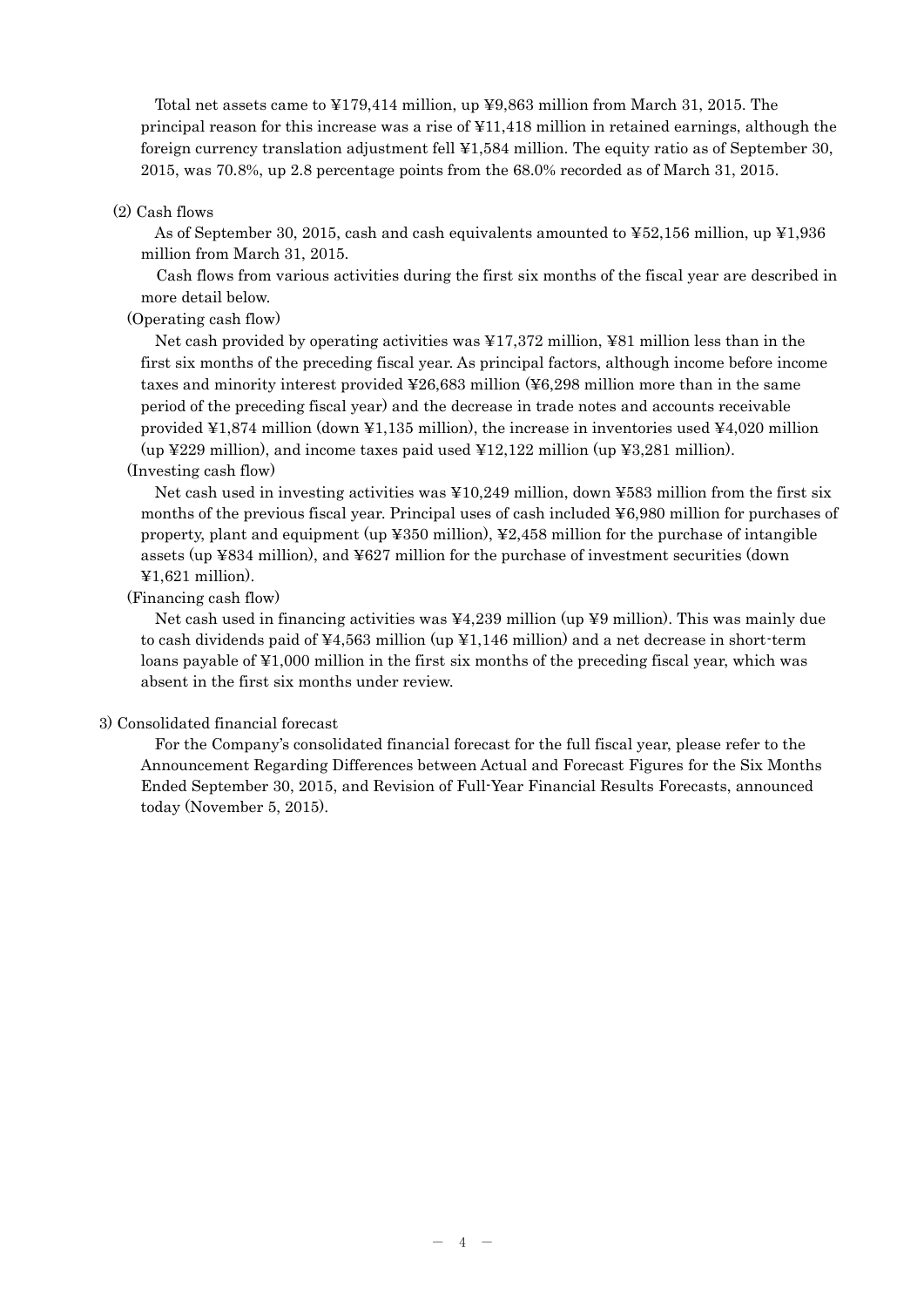#### 2. Items Related to Summary Information (Other Information)

- 1) Changes in significant consolidated subsidiaries during the period under review Nothing to report.
- 2) Application of special accounting treatment for quarterly financial reporting Nothing to report.

3) Changes in accounting policies, accounting estimates or restatement of corrections The Company has applied the "Accounting Standard for Business Combinations" (ASBJ Statement No. 21, September 13, 2013), the "Accounting Standard for Consolidated Financial Statements" (ASBJ Statement No. 22, September 13, 2013) and the "Accounting Standard for Business Divestures" (ASBJ Statement No. 7, September 13, 2013) from the first quarterly financial period, causing differences resulting from changes in the Company's ownership of subsidiaries of which ownership continues to be recorded in capital surplus and changing the method of recording acquisition-related expenses in the fiscal year in which such expenses are incurred. Also, for corporate combinations occurring after the beginning of the first quarterly financial period, the allocation of acquisition costs determined under provisional accounting treatment have been revised, reflecting such cost in the consolidated quarterly financial statements for the consolidated quarterly financial period to which the business combination date belongs. Furthermore, the presentation of quarterly net income has been changed, and the presentation of minority interests has been changed to non-controlling interests. The consolidated quarterly financial statements for the first six months of the preceding fiscal year and the consolidated financial statements for the previous fiscal year have been revised to reflect these changes in presentation.

Expenses related to the purchase of investments in subsidiaries are categorized under net cash provided by (used in) operating activities in the consolidated statement of cash flows for the six months ended September 30, 2015.

With regard to application of the Accounting Standard for Business Combinations, etc., as Clause 58-2 (4) of the Accounting Standard for Business Combinations, Clause 44-5 (4) of the Accounting Standard for Consolidated Financial Statements and Clause 57-4 (4) of the Accounting Standard for Business Divestures stipulate transitional treatment, these standards will be applied going forward from the beginning of the first quarterly financial period.

These adoptions had little impact on the consolidated quarterly financial statements for the first six months under review.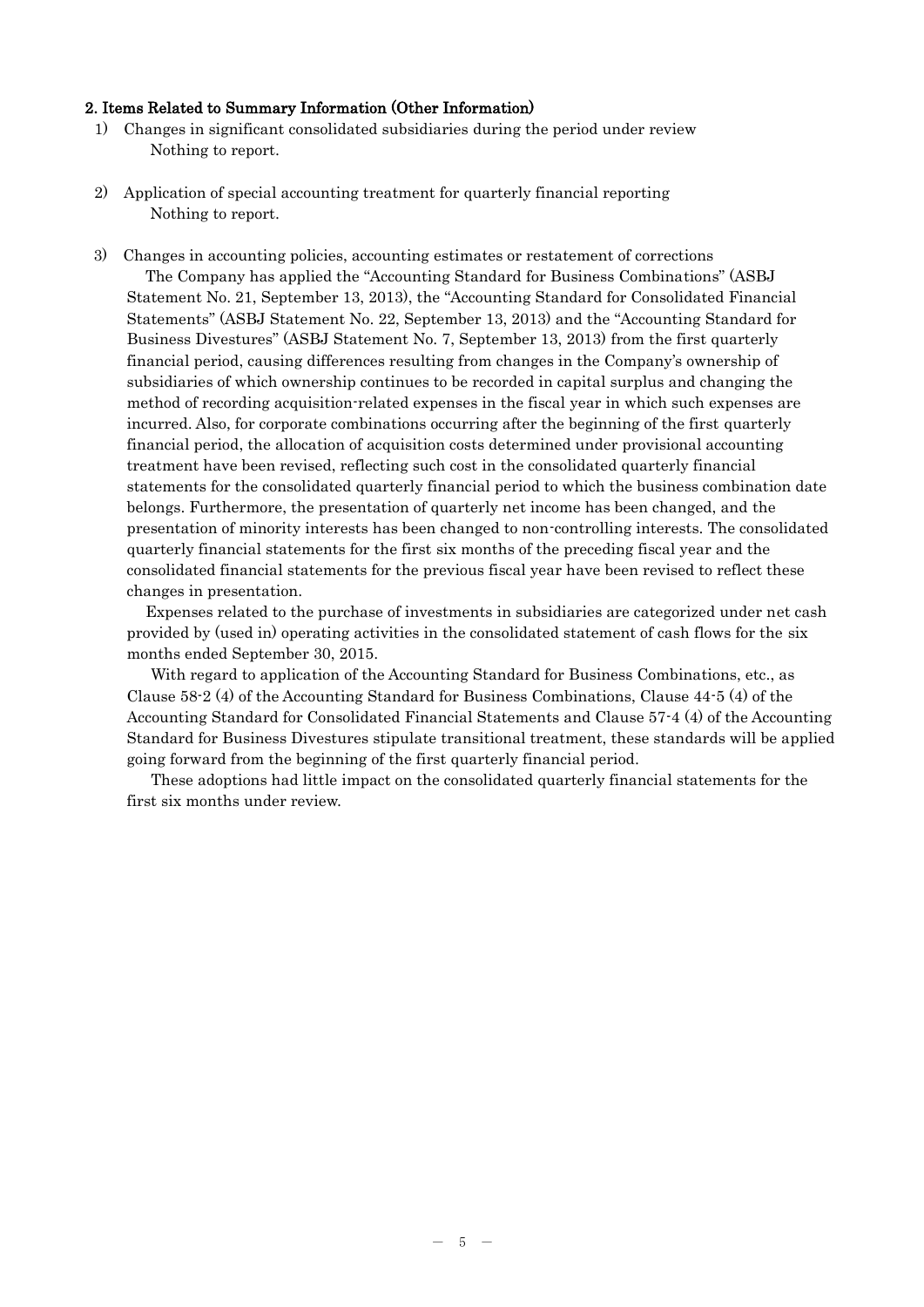# 3. Consolidated Financial Statements

1) Consolidated balance sheet

|                                              | As of Mar. 31, 2015 | As of Sep. 30, 2015 |
|----------------------------------------------|---------------------|---------------------|
| (Assets)                                     |                     |                     |
| Current assets                               |                     |                     |
| Cash and deposits                            | 50,272              | 52,228              |
| Notes and accounts receivable-trade          | 53,038              | 50,232              |
| Short-term investment securities             | 240                 | 238                 |
| Merchandise and finished goods               | 22,737              | 24,073              |
| Work in process                              | 2,869               | 4,301               |
| Raw materials and supplies                   | 4,281               | 5,348               |
| Others                                       | 21,283              | 21,627              |
| Allowance for doubtful accounts              | (575)               | (612)               |
| Total current assets                         | 154,148             | 157,437             |
| Noncurrent assets                            |                     |                     |
| Property, plant and equipment                |                     |                     |
| Buildings and structures, net                | 22,425              | 25,060              |
| Others, net                                  | 36,636              | 34,739              |
| Total property, plant and equipment          | 59,061              | 59,800              |
| Intangible assets                            |                     |                     |
| Goodwill                                     | 12,114              | 10,278              |
| Others                                       | 11,668              | 12,382              |
| Total intangible assets                      | 23,783              | 22,660              |
| Investments and other assets                 | 10,990              | 11,787              |
| <b>Total Noncurrent assets</b>               | 93,835              | 94,248              |
| <b>Total assets</b>                          | 247,983             | 251,686             |
| (Liabilities)                                |                     |                     |
| <b>Current liabilities</b>                   |                     |                     |
| Notes and accounts payable-trade             | 15,965              | 16,506              |
| Income taxes payable                         | 9,639               | 6,884               |
| Provision for bonuses                        | 6,119               | 5,351               |
| Provision for directors' bonuses             | 411                 | 253                 |
| Provision for product warranties             | 456                 | 469                 |
| Others                                       | 32,578              | 29,259              |
| Total current liabilities                    | 65,170              | 58,725              |
| Noncurrent liabilities                       |                     |                     |
| Provision for directors' retirement benefits | 102                 | 102                 |
| Net defined benefit liabilities              | 460                 | 458                 |
| Others                                       | 12,699              | 12,985              |
| <b>Total Noncurrent liabilities</b>          | 13,262              | 13,547              |
| <b>Total liabilities</b>                     | 78,432              | 72,272              |

(Unit: Millions of Yen)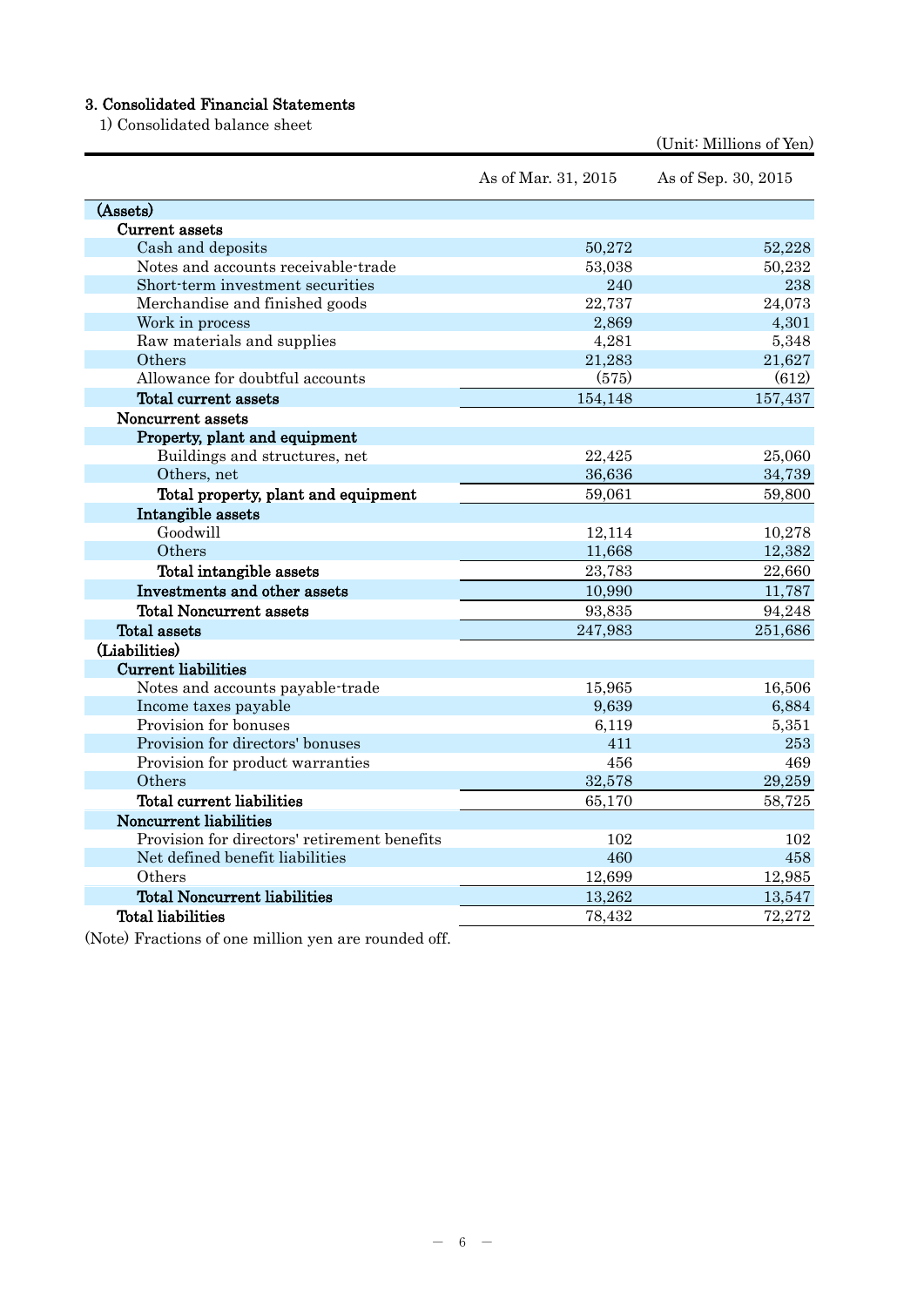(Unit: Millions of Yen)

|                                                          | As of Mar. 31, 2015 | As of Sep. 30, 2015 |
|----------------------------------------------------------|---------------------|---------------------|
| (Net assets)                                             |                     |                     |
| Shareholders' equity                                     |                     |                     |
| Capital stock                                            | 10,483              | 10,701              |
| Capital surplus                                          | 15,423              | 15,641              |
| Retained earnings                                        | 129,703             | 141,122             |
| Treasury stock                                           | (280)               | (284)               |
| Total shareholders' equity                               | 155,330             | 167,180             |
| Accumulated other comprehensive income                   |                     |                     |
| Valuation difference on available-for-sale<br>securities | 1,366               | 1,222               |
| Deferred gains or losses on hedges                       | $\Omega$            | 2                   |
| Foreign currency translation adjustment                  | 10,428              | 8,844               |
| Remeasurements of defined benefit plans                  | 1,400               | 924                 |
| Total accumulated other comprehensive<br>income          | 13,196              | 10,993              |
| Subscription rights to shares                            | 1,024               | 1,239               |
| Non-controlling interests                                |                     | $\Omega$            |
| Total net assets                                         | 169,550             | 179,414             |
| Total liabilities and net assets                         | 247,983             | 251,686             |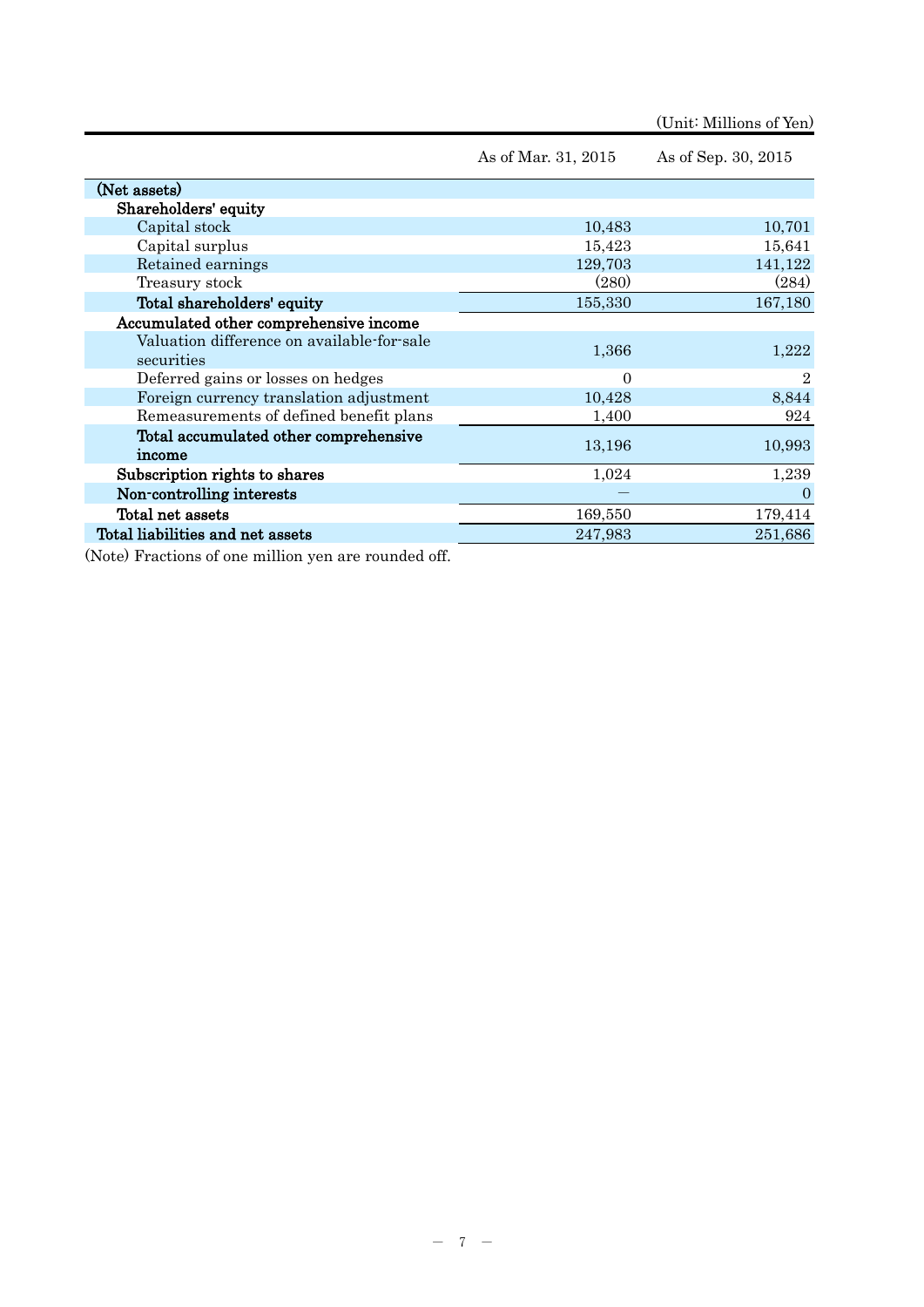2) Consolidated statements of income and consolidated statements of comprehensive income Consolidated statements of income (Six months ended Sep. 30)

|                                                            |                                   | (Unit: Millions of Yen)           |
|------------------------------------------------------------|-----------------------------------|-----------------------------------|
|                                                            | Six months ended<br>Sep. 30, 2014 | Six months ended<br>Sep. 30, 2015 |
| Net sales                                                  | 99,120                            | 121,772                           |
| Cost of sales                                              | 40,445                            | 49,153                            |
| Gross profit                                               | 58,674                            | 72,619                            |
| Selling, general and administrative expenses               | 38,570                            | 45,958                            |
| Operating income                                           | 20,103                            | 26,660                            |
| Non-operating income                                       |                                   |                                   |
| Interest income                                            | 84                                | 141                               |
| Dividends income                                           | 44                                | 51                                |
| Subsidy income                                             | $\overline{6}$                    | 307                               |
| Foreign exchange gains                                     | 232                               |                                   |
| Others                                                     | 91                                | 93                                |
| Total non-operating income                                 | 460                               | 593                               |
| Non-operating expenses                                     |                                   |                                   |
| Interest expenses                                          | 18                                | 13                                |
| Equity in losses of affiliates                             | 66                                | 251                               |
| Foreign exchange losses                                    |                                   | 1,238                             |
| Others                                                     | 76                                | 75                                |
| Total non-operating expenses                               | 162                               | 1,578                             |
| Ordinary income                                            | 20,401                            | 25,675                            |
| <b>Extraordinary profits</b>                               |                                   |                                   |
| Gain on sales of noncurrent assets                         | 20                                | 13                                |
| Gain on revision of retirement benefit plan                |                                   | 1,037                             |
| Gain on reversal of subscription rights to<br>shares       |                                   | 18                                |
| Others                                                     | $\overline{0}$                    |                                   |
| Total extraordinary profits                                | 20                                | 1,069                             |
| <b>Extraordinary loss</b>                                  |                                   |                                   |
| Loss on sales and retirement of noncurrent<br>assets       | 37                                | 61                                |
| Total extraordinary loss                                   | 37                                | 61                                |
| Income before income taxes                                 | 20,385                            | 26,683                            |
| Income taxes-current                                       | 7,043                             | 9,040                             |
| Income taxes-deferred                                      | 608                               | 835                               |
| Total income taxes                                         | 7,651                             | 9,876                             |
| Profit                                                     | 12,733                            | 16,807                            |
| Profit (loss) attributable to non-controlling<br>interests | (0)                               | $\overline{0}$                    |
| Profit attributable to owners of parent                    | 12,733                            | 16,807                            |
|                                                            |                                   |                                   |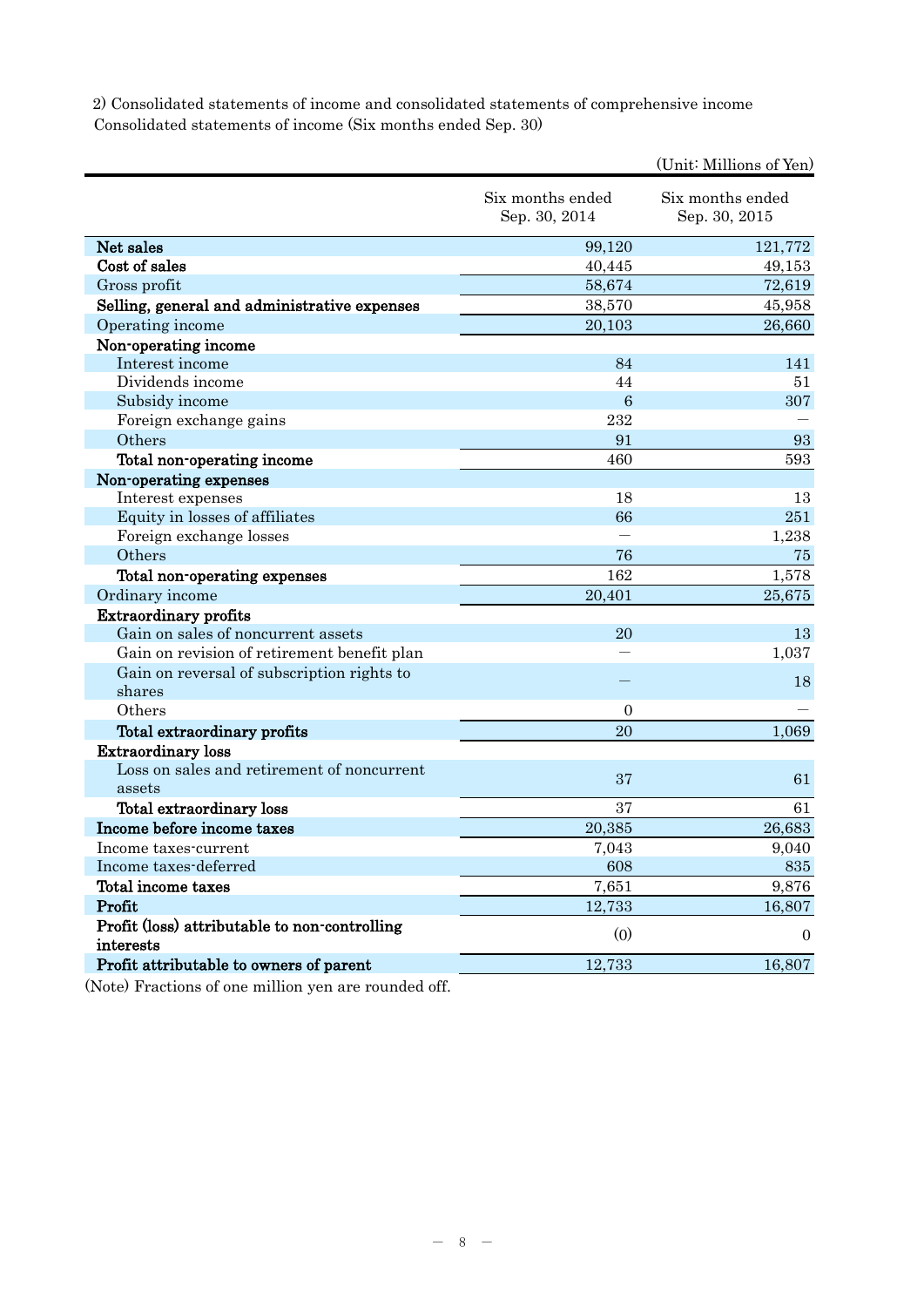Consolidated statements of comprehensive income (Six months ended Sep. 30)

(Unit: Millions of yen)

|                                                                   | Six months ended Six months ended<br>Sep. 30, 2014 | Sep. 30, 2015 |
|-------------------------------------------------------------------|----------------------------------------------------|---------------|
| Profit                                                            | 12,733                                             | 16,807        |
| Other comprehensive income                                        |                                                    |               |
| Valuation difference on available-for-sale securities             | 91                                                 | (144)         |
| Deferred gains or losses on hedges                                | (35)                                               |               |
| Foreign currency translation adjustment                           | 553                                                | (1,584)       |
| Remeasurements of defined benefit plans, net of tax               | (111)                                              | (475)         |
| Total other comprehensive income                                  | 498                                                | (2,203)       |
| Comprehensive income                                              | 13,231                                             | 14,604        |
| Comprehensive income attributable to                              |                                                    |               |
| Comprehensive income attributable to owners of parent             | 13,231                                             | 14,604        |
| Comprehensive income attributable to non-controlling<br>interests | (0)                                                | $\theta$      |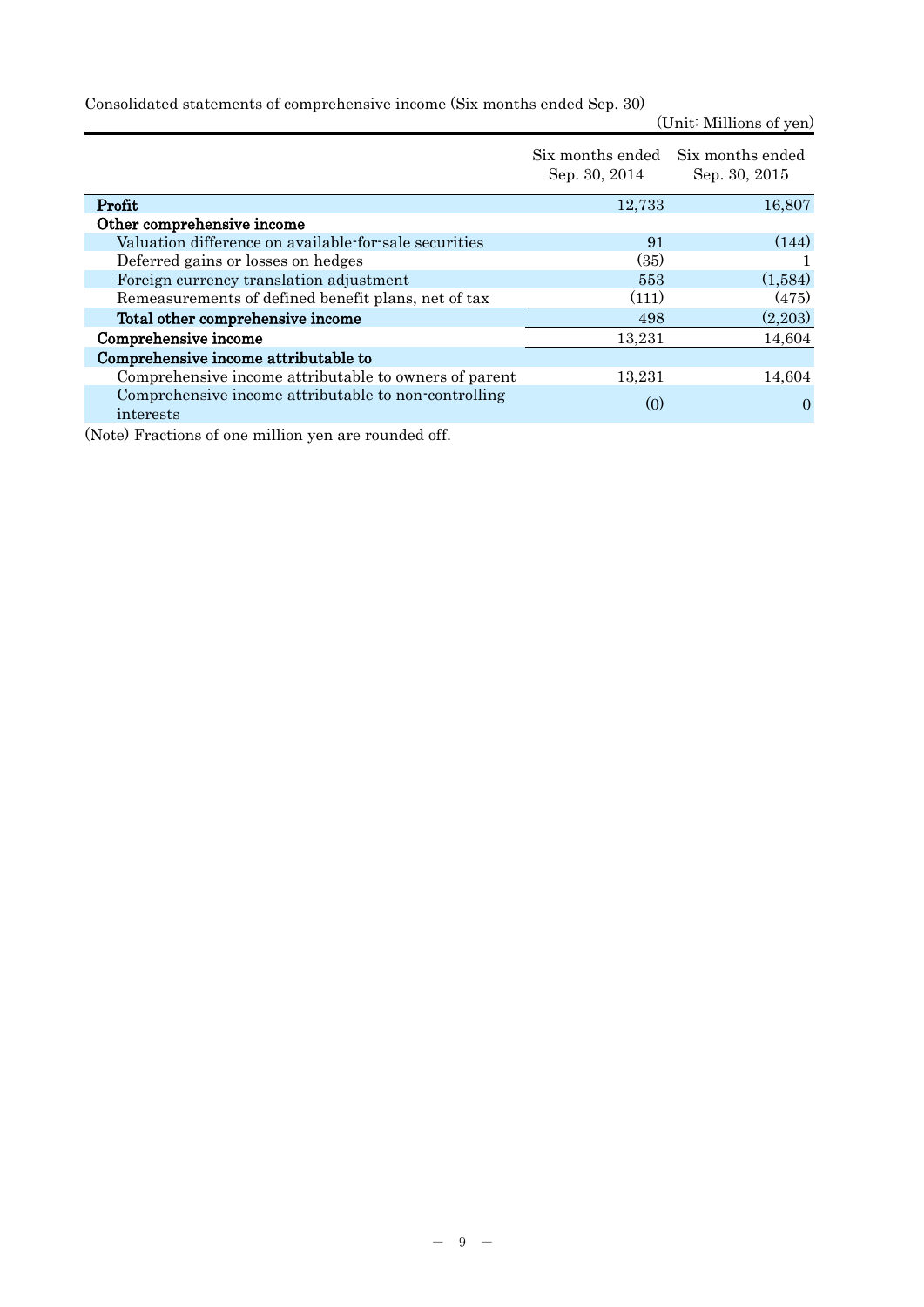# 3) Consolidated statement of cash flows

(Unit: Millions of yen)

| Net cash provided by (used in) operating activities<br>Income before income taxes<br>20,385<br>26,683<br>6,006<br>5,270<br>Depreciation and amortization<br>(1,037)<br>Gain on revision of retirement benefit plan<br>(775)<br>(23)<br>Increase (decrease) in provision for bonuses<br>Decrease (increase) in notes and accounts<br>1,874<br>3,010<br>receivable-trade<br>(3,791)<br>(4,020)<br>Decrease (increase) in inventories<br>Increase (decrease) in notes and accounts<br>582<br>1,168<br>payable-trade<br>(5)<br>Others<br>157<br>Subtotal<br>26,177<br>29,306<br>Interest and dividends received<br>126<br>194<br>(9)<br>(7)<br>Interest expenses paid<br>(8, 840)<br>(12, 122)<br>Income taxes paid<br>Net cash provided by (used in) operating<br>17,372<br>17,453<br>activities<br>Net cash provided by (used in) investment<br>activities<br>(6,629)<br>(6,980)<br>Purchase of property, plant and equipment<br>(1,623)<br>(2, 458)<br>Purchase of intangible assets<br>(627)<br>Purchase of investment securities<br>(2,249)<br>Cash flow from equity investment in<br>(68)<br>subsidiaries<br>(183)<br>(261)<br>Others<br>Net cash provided by (used in) investment<br>(10, 833)<br>(10, 249)<br>activities<br>Net cash provided by (used in) financing activities<br>Net increase (decrease) in short-term loans<br>(1,000)<br>payable<br>(3, 417)<br>(4,563)<br>Cash dividends paid<br>Others<br>324<br>186<br>Net cash provided by (used in) financing<br>(4,239)<br>(4,230)<br>activities<br>Effect of exchange rate change on cash and cash<br>(339)<br>647<br>equivalents<br>Net increase (decrease) in cash and cash<br>3,037<br>2,542<br>equivalents<br>Cash and cash equivalents at beginning of term<br>50,219<br>36,547<br>Increase (decrease) in cash and cash equivalents<br>(605)<br>due to change in accounting period of subsidiaries<br>Cash and cash equivalents at end of term<br>39,584<br>52,156 | Six months ended<br>Sep. 30, 2014 | Six months ended<br>Sep. 30, 2015 |
|----------------------------------------------------------------------------------------------------------------------------------------------------------------------------------------------------------------------------------------------------------------------------------------------------------------------------------------------------------------------------------------------------------------------------------------------------------------------------------------------------------------------------------------------------------------------------------------------------------------------------------------------------------------------------------------------------------------------------------------------------------------------------------------------------------------------------------------------------------------------------------------------------------------------------------------------------------------------------------------------------------------------------------------------------------------------------------------------------------------------------------------------------------------------------------------------------------------------------------------------------------------------------------------------------------------------------------------------------------------------------------------------------------------------------------------------------------------------------------------------------------------------------------------------------------------------------------------------------------------------------------------------------------------------------------------------------------------------------------------------------------------------------------------------------------------------------------------------------------------------------------------------------------------------------------------|-----------------------------------|-----------------------------------|
|                                                                                                                                                                                                                                                                                                                                                                                                                                                                                                                                                                                                                                                                                                                                                                                                                                                                                                                                                                                                                                                                                                                                                                                                                                                                                                                                                                                                                                                                                                                                                                                                                                                                                                                                                                                                                                                                                                                                        |                                   |                                   |
|                                                                                                                                                                                                                                                                                                                                                                                                                                                                                                                                                                                                                                                                                                                                                                                                                                                                                                                                                                                                                                                                                                                                                                                                                                                                                                                                                                                                                                                                                                                                                                                                                                                                                                                                                                                                                                                                                                                                        |                                   |                                   |
|                                                                                                                                                                                                                                                                                                                                                                                                                                                                                                                                                                                                                                                                                                                                                                                                                                                                                                                                                                                                                                                                                                                                                                                                                                                                                                                                                                                                                                                                                                                                                                                                                                                                                                                                                                                                                                                                                                                                        |                                   |                                   |
|                                                                                                                                                                                                                                                                                                                                                                                                                                                                                                                                                                                                                                                                                                                                                                                                                                                                                                                                                                                                                                                                                                                                                                                                                                                                                                                                                                                                                                                                                                                                                                                                                                                                                                                                                                                                                                                                                                                                        |                                   |                                   |
|                                                                                                                                                                                                                                                                                                                                                                                                                                                                                                                                                                                                                                                                                                                                                                                                                                                                                                                                                                                                                                                                                                                                                                                                                                                                                                                                                                                                                                                                                                                                                                                                                                                                                                                                                                                                                                                                                                                                        |                                   |                                   |
|                                                                                                                                                                                                                                                                                                                                                                                                                                                                                                                                                                                                                                                                                                                                                                                                                                                                                                                                                                                                                                                                                                                                                                                                                                                                                                                                                                                                                                                                                                                                                                                                                                                                                                                                                                                                                                                                                                                                        |                                   |                                   |
|                                                                                                                                                                                                                                                                                                                                                                                                                                                                                                                                                                                                                                                                                                                                                                                                                                                                                                                                                                                                                                                                                                                                                                                                                                                                                                                                                                                                                                                                                                                                                                                                                                                                                                                                                                                                                                                                                                                                        |                                   |                                   |
|                                                                                                                                                                                                                                                                                                                                                                                                                                                                                                                                                                                                                                                                                                                                                                                                                                                                                                                                                                                                                                                                                                                                                                                                                                                                                                                                                                                                                                                                                                                                                                                                                                                                                                                                                                                                                                                                                                                                        |                                   |                                   |
|                                                                                                                                                                                                                                                                                                                                                                                                                                                                                                                                                                                                                                                                                                                                                                                                                                                                                                                                                                                                                                                                                                                                                                                                                                                                                                                                                                                                                                                                                                                                                                                                                                                                                                                                                                                                                                                                                                                                        |                                   |                                   |
|                                                                                                                                                                                                                                                                                                                                                                                                                                                                                                                                                                                                                                                                                                                                                                                                                                                                                                                                                                                                                                                                                                                                                                                                                                                                                                                                                                                                                                                                                                                                                                                                                                                                                                                                                                                                                                                                                                                                        |                                   |                                   |
|                                                                                                                                                                                                                                                                                                                                                                                                                                                                                                                                                                                                                                                                                                                                                                                                                                                                                                                                                                                                                                                                                                                                                                                                                                                                                                                                                                                                                                                                                                                                                                                                                                                                                                                                                                                                                                                                                                                                        |                                   |                                   |
|                                                                                                                                                                                                                                                                                                                                                                                                                                                                                                                                                                                                                                                                                                                                                                                                                                                                                                                                                                                                                                                                                                                                                                                                                                                                                                                                                                                                                                                                                                                                                                                                                                                                                                                                                                                                                                                                                                                                        |                                   |                                   |
|                                                                                                                                                                                                                                                                                                                                                                                                                                                                                                                                                                                                                                                                                                                                                                                                                                                                                                                                                                                                                                                                                                                                                                                                                                                                                                                                                                                                                                                                                                                                                                                                                                                                                                                                                                                                                                                                                                                                        |                                   |                                   |
|                                                                                                                                                                                                                                                                                                                                                                                                                                                                                                                                                                                                                                                                                                                                                                                                                                                                                                                                                                                                                                                                                                                                                                                                                                                                                                                                                                                                                                                                                                                                                                                                                                                                                                                                                                                                                                                                                                                                        |                                   |                                   |
|                                                                                                                                                                                                                                                                                                                                                                                                                                                                                                                                                                                                                                                                                                                                                                                                                                                                                                                                                                                                                                                                                                                                                                                                                                                                                                                                                                                                                                                                                                                                                                                                                                                                                                                                                                                                                                                                                                                                        |                                   |                                   |
|                                                                                                                                                                                                                                                                                                                                                                                                                                                                                                                                                                                                                                                                                                                                                                                                                                                                                                                                                                                                                                                                                                                                                                                                                                                                                                                                                                                                                                                                                                                                                                                                                                                                                                                                                                                                                                                                                                                                        |                                   |                                   |
|                                                                                                                                                                                                                                                                                                                                                                                                                                                                                                                                                                                                                                                                                                                                                                                                                                                                                                                                                                                                                                                                                                                                                                                                                                                                                                                                                                                                                                                                                                                                                                                                                                                                                                                                                                                                                                                                                                                                        |                                   |                                   |
|                                                                                                                                                                                                                                                                                                                                                                                                                                                                                                                                                                                                                                                                                                                                                                                                                                                                                                                                                                                                                                                                                                                                                                                                                                                                                                                                                                                                                                                                                                                                                                                                                                                                                                                                                                                                                                                                                                                                        |                                   |                                   |
|                                                                                                                                                                                                                                                                                                                                                                                                                                                                                                                                                                                                                                                                                                                                                                                                                                                                                                                                                                                                                                                                                                                                                                                                                                                                                                                                                                                                                                                                                                                                                                                                                                                                                                                                                                                                                                                                                                                                        |                                   |                                   |
|                                                                                                                                                                                                                                                                                                                                                                                                                                                                                                                                                                                                                                                                                                                                                                                                                                                                                                                                                                                                                                                                                                                                                                                                                                                                                                                                                                                                                                                                                                                                                                                                                                                                                                                                                                                                                                                                                                                                        |                                   |                                   |
|                                                                                                                                                                                                                                                                                                                                                                                                                                                                                                                                                                                                                                                                                                                                                                                                                                                                                                                                                                                                                                                                                                                                                                                                                                                                                                                                                                                                                                                                                                                                                                                                                                                                                                                                                                                                                                                                                                                                        |                                   |                                   |
|                                                                                                                                                                                                                                                                                                                                                                                                                                                                                                                                                                                                                                                                                                                                                                                                                                                                                                                                                                                                                                                                                                                                                                                                                                                                                                                                                                                                                                                                                                                                                                                                                                                                                                                                                                                                                                                                                                                                        |                                   |                                   |
|                                                                                                                                                                                                                                                                                                                                                                                                                                                                                                                                                                                                                                                                                                                                                                                                                                                                                                                                                                                                                                                                                                                                                                                                                                                                                                                                                                                                                                                                                                                                                                                                                                                                                                                                                                                                                                                                                                                                        |                                   |                                   |
|                                                                                                                                                                                                                                                                                                                                                                                                                                                                                                                                                                                                                                                                                                                                                                                                                                                                                                                                                                                                                                                                                                                                                                                                                                                                                                                                                                                                                                                                                                                                                                                                                                                                                                                                                                                                                                                                                                                                        |                                   |                                   |
|                                                                                                                                                                                                                                                                                                                                                                                                                                                                                                                                                                                                                                                                                                                                                                                                                                                                                                                                                                                                                                                                                                                                                                                                                                                                                                                                                                                                                                                                                                                                                                                                                                                                                                                                                                                                                                                                                                                                        |                                   |                                   |
|                                                                                                                                                                                                                                                                                                                                                                                                                                                                                                                                                                                                                                                                                                                                                                                                                                                                                                                                                                                                                                                                                                                                                                                                                                                                                                                                                                                                                                                                                                                                                                                                                                                                                                                                                                                                                                                                                                                                        |                                   |                                   |
|                                                                                                                                                                                                                                                                                                                                                                                                                                                                                                                                                                                                                                                                                                                                                                                                                                                                                                                                                                                                                                                                                                                                                                                                                                                                                                                                                                                                                                                                                                                                                                                                                                                                                                                                                                                                                                                                                                                                        |                                   |                                   |
|                                                                                                                                                                                                                                                                                                                                                                                                                                                                                                                                                                                                                                                                                                                                                                                                                                                                                                                                                                                                                                                                                                                                                                                                                                                                                                                                                                                                                                                                                                                                                                                                                                                                                                                                                                                                                                                                                                                                        |                                   |                                   |
|                                                                                                                                                                                                                                                                                                                                                                                                                                                                                                                                                                                                                                                                                                                                                                                                                                                                                                                                                                                                                                                                                                                                                                                                                                                                                                                                                                                                                                                                                                                                                                                                                                                                                                                                                                                                                                                                                                                                        |                                   |                                   |
|                                                                                                                                                                                                                                                                                                                                                                                                                                                                                                                                                                                                                                                                                                                                                                                                                                                                                                                                                                                                                                                                                                                                                                                                                                                                                                                                                                                                                                                                                                                                                                                                                                                                                                                                                                                                                                                                                                                                        |                                   |                                   |
|                                                                                                                                                                                                                                                                                                                                                                                                                                                                                                                                                                                                                                                                                                                                                                                                                                                                                                                                                                                                                                                                                                                                                                                                                                                                                                                                                                                                                                                                                                                                                                                                                                                                                                                                                                                                                                                                                                                                        |                                   |                                   |
|                                                                                                                                                                                                                                                                                                                                                                                                                                                                                                                                                                                                                                                                                                                                                                                                                                                                                                                                                                                                                                                                                                                                                                                                                                                                                                                                                                                                                                                                                                                                                                                                                                                                                                                                                                                                                                                                                                                                        |                                   |                                   |
|                                                                                                                                                                                                                                                                                                                                                                                                                                                                                                                                                                                                                                                                                                                                                                                                                                                                                                                                                                                                                                                                                                                                                                                                                                                                                                                                                                                                                                                                                                                                                                                                                                                                                                                                                                                                                                                                                                                                        |                                   |                                   |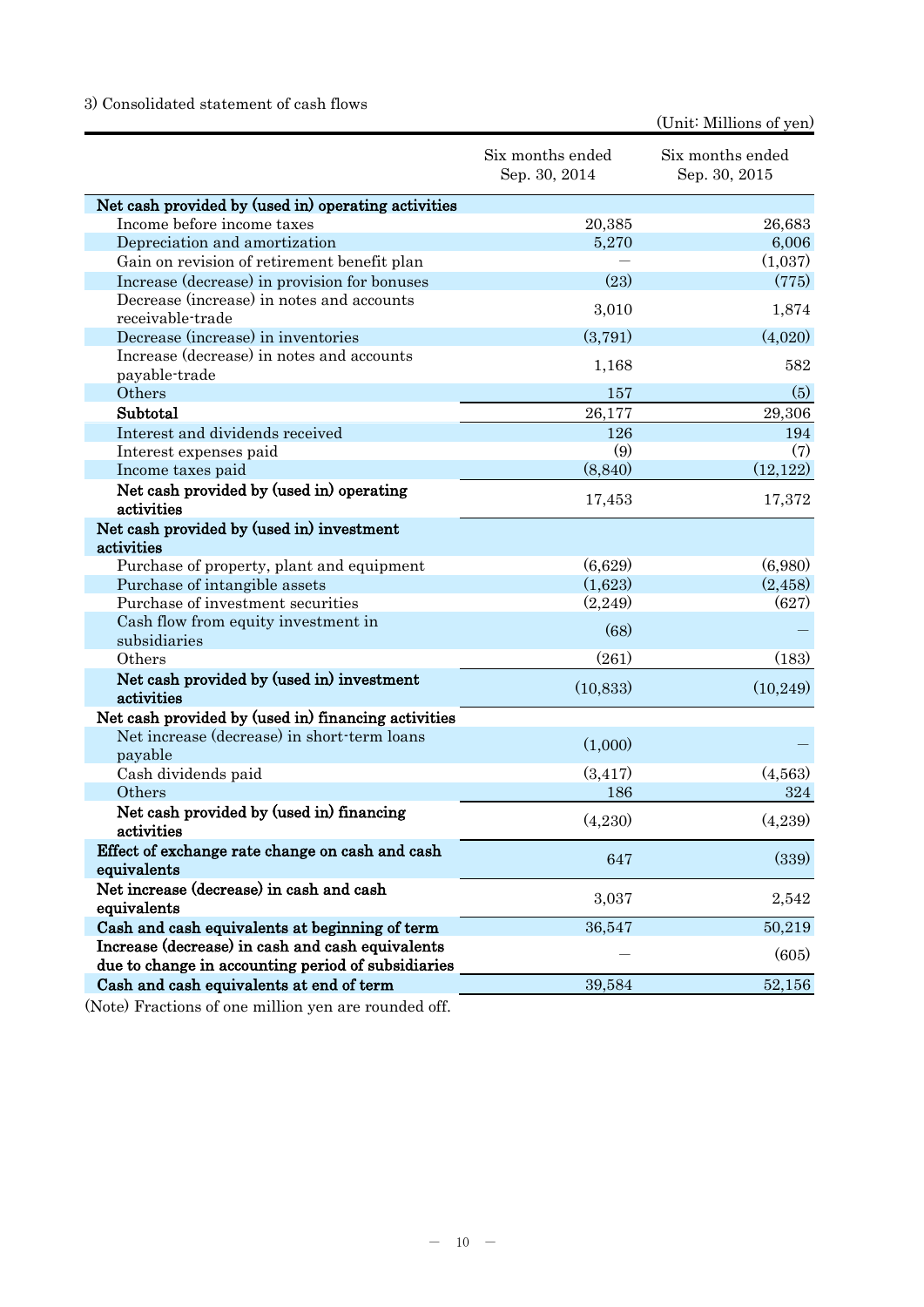- 4) Notes to the consolidated financial statements
	- (Notes related to the going concern assumption) Nothing to report
	- (Notes in the event of significant changes in shareholders' equity) Nothing to report

(Changes in items related to accounting period of subsidiaries)

In the past, Sysmex Partec GmbH and four other consolidated subsidiaries have had December 31 as their fiscal year-end. Accordingly, we have used their financial statements as of that date, making any adjustments needed to reflect significant transactions occurring between those companies' fiscal year-end and the consolidated accounting date. However, from the first three months of the fiscal year ending March 31, 2016, the fiscal year-end of these companies has been changed to March 31.

Owing to this change, these companies' results for the period from April 1 through September 30, 2015, have been included in the consolidated operating results for the first six months of the fiscal year ending March 31, 2016. Profits or losses for these companies for the three-month period from January 1 through March 31, 2015, are recorded through adjustments to retained earnings.

## (Additional information)

On April 1, 2015, the Company transferred a portion of its defined benefit pension system to a defined contribution pension system, applying "Accounting for Transfers between Retirement Benefit Plans" (ASBJ Guidance No. 1, January 31, 2002), and accounted for the conclusion of a portion of its retirement benefit system.

As a result, the Company recorded extraordinary income of ¥1,037 million for the first six months of the fiscal year under review.